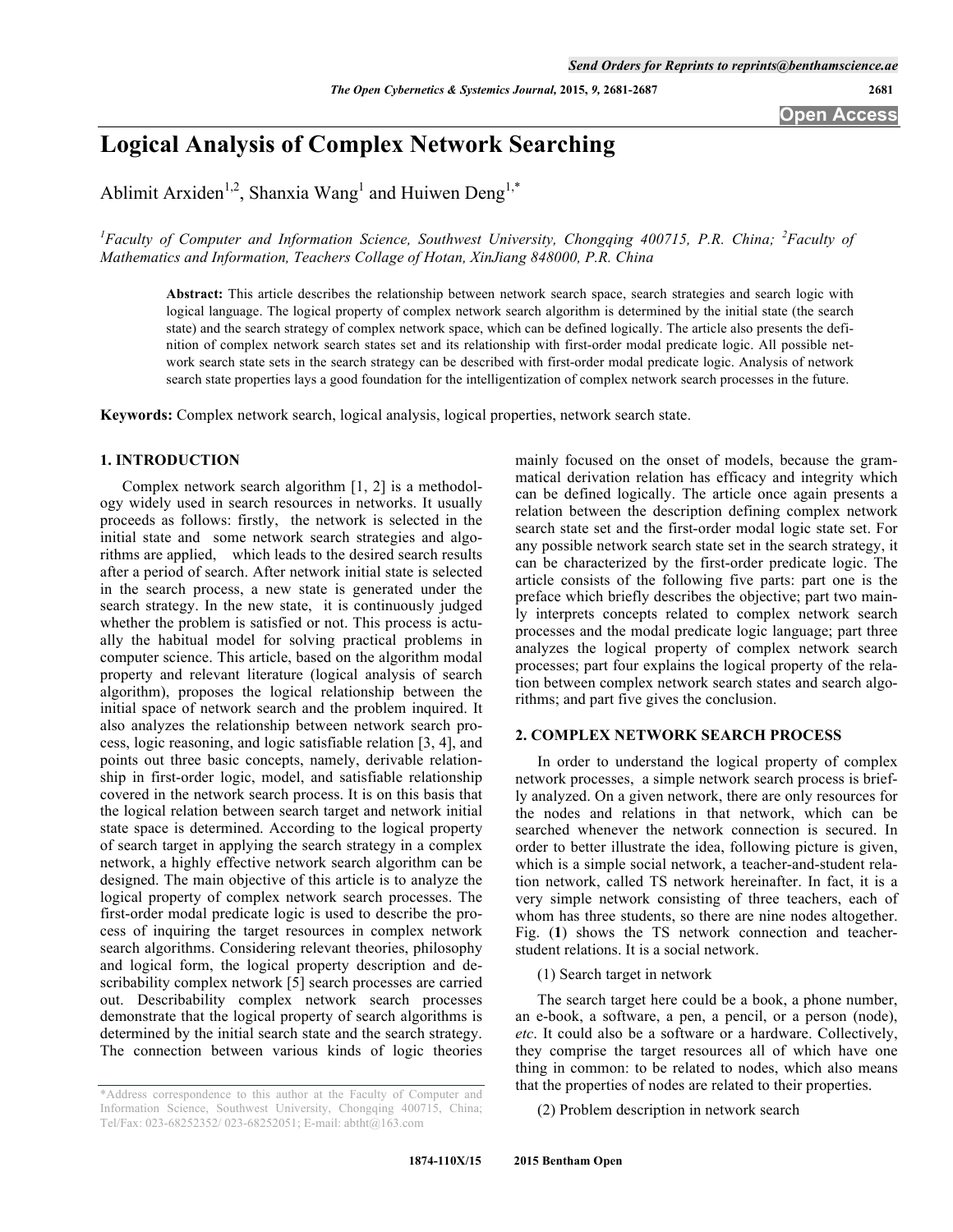

**Fig. (1).** TS network.

A search problem P: search of some student's phone number can also be regarded as a search problem. The same is true for searching an e-book, a textbook, or something else, *etc*. There are a lot of things which can be searched in the network. The process of searching any of these things is called a search problem. Suppose there are search problems  $p_1, p_2, \ldots, p_n$ , so all these search problems can be expressed as a search problem set, shown as below:  $P = \{p_1, p_2, \ldots, p_n\}.$ 

# (3) Network search state

Search state: it is a way of searching target resources in a network which might consists of several network search states, for example, the TS network consists of the nodes:  $V = \{T_1, T_2, \ldots, T_n, S_1, S_2, \ldots, S_n\}$ . The TS network's space initial state is constituted by a few search state sets:  $W = \{W_1, W_2, \dots, W_n\}$ . The search efficiency is determined by two important factors: initial state selection and search strategy search:

$$
W_1 = \{S_5, S_4, S_8\}; W_2 = \{S_5, T_3, T_2, S_8\}; \text{ etc.}
$$

# (4) Network search strategy

Network search strategy is a methodology in which high performance algorithms are used to enumerate all components of the solution space for a problem or all possibilities, so as to find a solution to that problem. It is the best methodology to select all or partial possibilities of searching a problem in all resources available.

Objective: there are two kinds of missions regarding search algorithms. The first is to present all possible network search states in the network search algorithm, the second is to select the best search states among all possible network search states which is the shortest search path. The one mostly concerned is how to construct target state by initial conditions and expansion rules for the process of finding the best target state (target node).

#### (5) Network search process

The realization of the network search process consists of two parts: the first is to control the ways of expanding nodes,

the second is to expand nodes. Actually, the optimization and improvement of all search processes are completed by revising the control structure. The search strategy constantly eliminates states which cannot be searched, and chooses good search paths and searches out nodes which satisfy the search states of the problem. In an initial state, when a state meeting *P* cannot be found after the search has begun, the search strategy might be revised to form a new search state in which the initial state meeting problem *P* can be found. The theory here implies a strategy self-revision process in the search process.

#### (6) Judgment of search results

The search process could be further expressed as follows: for a search problem *P*, there are two situations regarding the conclusion or result of the initial state *w* in a network search space: found or not found, which means the target state or target node addresses searched in target resources which are returned.

# **3. LOGICAL DESCRIPTION OF COMPLEX NET-WORK SEARCH PROCESS**

Some important modal forms are also analyzed and explained such as frame, models, individuals, individual domains, *etc*, on the basis of the logical property of a few properties including search problem *P*, network search state, network node, network search strategy, *etc*. Actually, the modal predicate logic involves theoretical problems, philosophical problems, and more logical formalization and system modeling. Here it is tried to explain mainly the search process in complex networks with the modal forms of the modal predicate logic. The key is how to combine the frame with the individual domains to define the semantics of the modal predicate logic. The TS network analyzed earlier is only a small portion of the actual social network which is comprised by the relations between teachers and students. The network can be expressed as  $G = \langle V, E \rangle$  in which V is the relation between teachers and students, E is the relation

between teachers and teachers, teachers and students, and students and students, and so on. Here a search problem P can be presented, and then some search strategy can be used to solve the problem, *i.e.*, to find the optimal search state.

Then the search process can be further expressed as follows: there is a search problem *P*, and there are two results regarding the initial state *W* of a network search space: if found, *i.e.*  $V(p, w) = 1$  or not found, *i.e.*  $V(p, w) = 0$ . In case of the former, the address of target state or target node of the target resource shall be returned. The specific process is as follows:

(1) At the beginning, the search problem *P* can be searched in the search state  $W_1$ , in another words, the state  $W_1$  satisfies the problem *P*, denoted by  $V(p, w) = 1$ .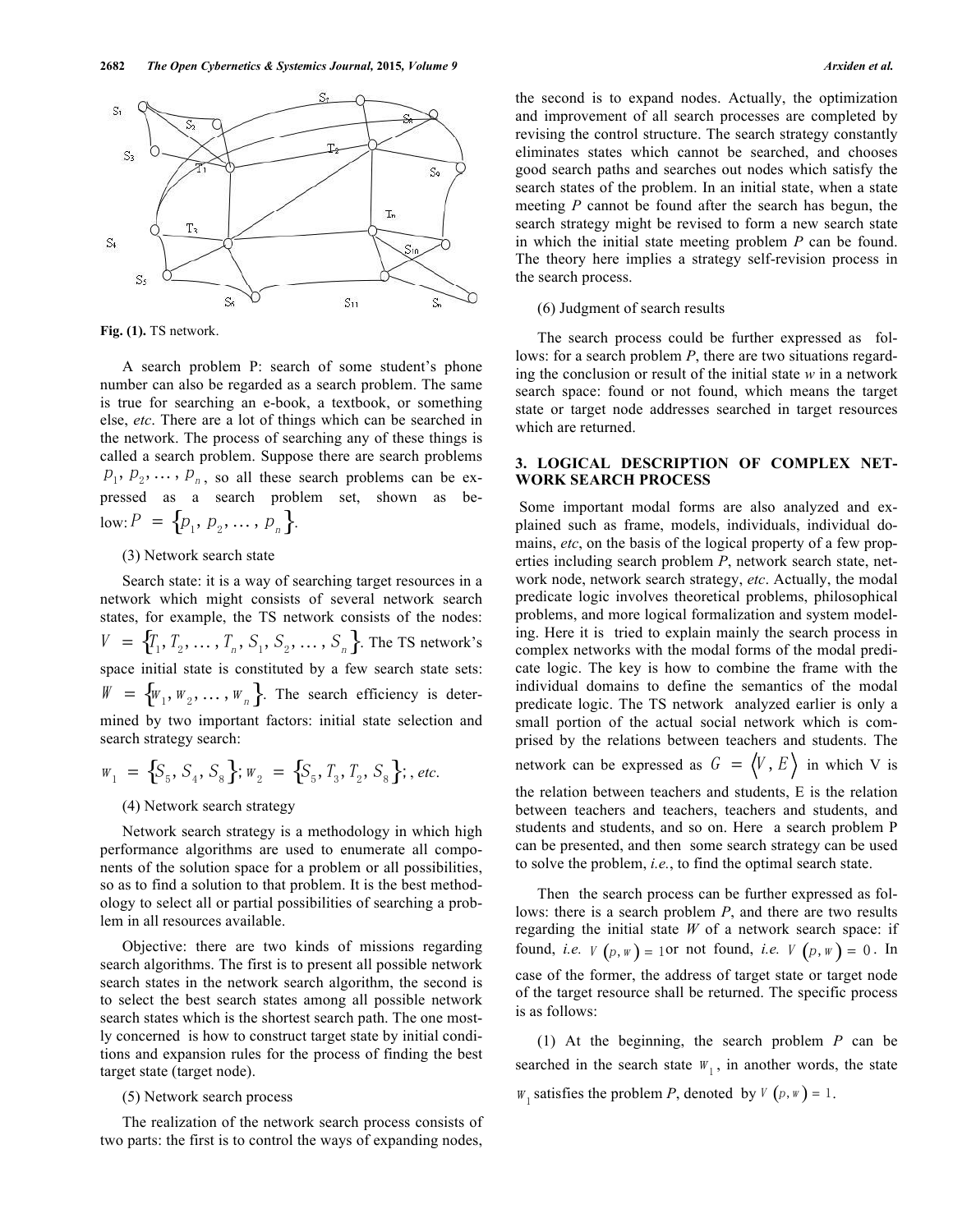| <b>Related Concepts</b> | <b>Complex Network Search</b>                                                                                                | <b>Modal Logic</b>                     |
|-------------------------|------------------------------------------------------------------------------------------------------------------------------|----------------------------------------|
| Complex network space   | The relationship between the search state and the space of the whole net-<br>work                                            | Frame F                                |
| Network search state    | The initial state of the network space                                                                                       | Model $M$                              |
| search target           | To request of search task                                                                                                    | Formula $\alpha$                       |
| Network search strategy | The application of search strategy to form a new state and decide whether<br>the problem satisfies the network search state, | Model <i>M</i> forces Formula $\alpha$ |

**Table 1. Relation between complex network search and the language** *L***.**

(2) At the beginning, the search problem *P* cannot be searched in state  $W_1$ , in another words, the state does not satisfy the problem *P*, denoted by  $V(p, w) = 0$ .

(3) At the beginning, the search problem P cannot be searched in state  $W_1$  in another words, the state  $W$  does not satisfy the problem  $P$ , but it does not mean that the search will fail again if a different search strategy is used.

(4) The same problem P can be searched in several different search states, for example, problem *P* can be found in the different search states  $W_1$  and  $W_2$ . This means the two search states stand in accessible relation and the search state  $W_1$  from  $W_2$  can be obtained.

(5) Different search problems can be searched in the same search state.

In selecting the network search algorithm, certain models are chosen; sometimes randomly, and sometimes according to predetermined definitions. The search proceeds step by step in the time sequence, like a mechanical operation process. It is known that the logic reasoning process shares the same property. The process of inquiring the resource target is similar to satisfaction in modal logic: first, the network space initial state  $W$  is determined, and the search strategy STR is decided so as to search out the target resource problem *P*. When executing the search algorithm, the process of judging whether the problem can be solved in the search state is the same as that of judging whether a modal formula is satisfied on a model, which is mainly because the search process can be described with modal predicate language. As we all know, many search functions are realized *via* language which essentially converts principles into description targets. Therefore, the search strategy judges the state model with the search problem as the standard for judgment. Table **1** shows the relationship between the search process of inquiring a request using a search strategy and the model of the modal predicate logic language *L* in a complex network space.

#### **3.1. Logical Description of Network Search State**

The implementation of the network search process is carried by both the ways of controlling expansion nodes and the expanding of nodes. Here the optimization and improvement of all search processes are carried out by revising the control structure. The search strategy constantly eliminates network search states which cannot be searched, and constantly selects excellent network search states (network path) and searches out search state nodes according to the problem. According to the search algorithm in network search, all possible network search states comprise the model *M* of the modal predicate logic. Here the network search problem requested equals the random equation  $\alpha$  of the modal predicate logic. The network space includes the entire network search state and the relationship between search states, which is equal to the frame *F* of the modal predicate logic. Here the relationship between network states is *R*. The modal logic language *L* is used to describe the network search state which is to explain the network search modal form. If W is a network search state, then  $W_1, W_2, \ldots, W_n$  can be used to express different network search states, and W is used to express the set of network search states:  $W = \{W_1, W_2, \ldots, W_n\}$ . Since there is a network search state, the natural idea is that the network search states have some node-to-node properties and relations. Different network search states have the same nodes and different nodes, and the same nodes in different network search states may also have the same properties and relations, or different ones. All nodes can be collected in any possible network search state<sup>W</sup> into a node set H  $(w)$  Here it can be explained that node of each network search state is equivalent to the explanation, property and relationship of individual and individual variable, that is the explanation of predicate symbol. If individual variable x, y is  $T_1$  and  $S_2$  in TS network and predicate symbol S and F can represent the study and relationship between teachers and students respectively, then whether  $S_x$ ,  $F_{xy}$  satisfy W or not, it depends on if  $T_1$  performs the study and if  $T_1$  is  $S_2$  teacher: "Yes" means "satisfied" and "No" means "Not satisfied". Therefore, strictly speaking,  $H(w)$  can be called the individual set of  $W$ . Predicate symbol is used to explain the attribute of network nodes. In this paper, Relationship  $R$  between network search state *W*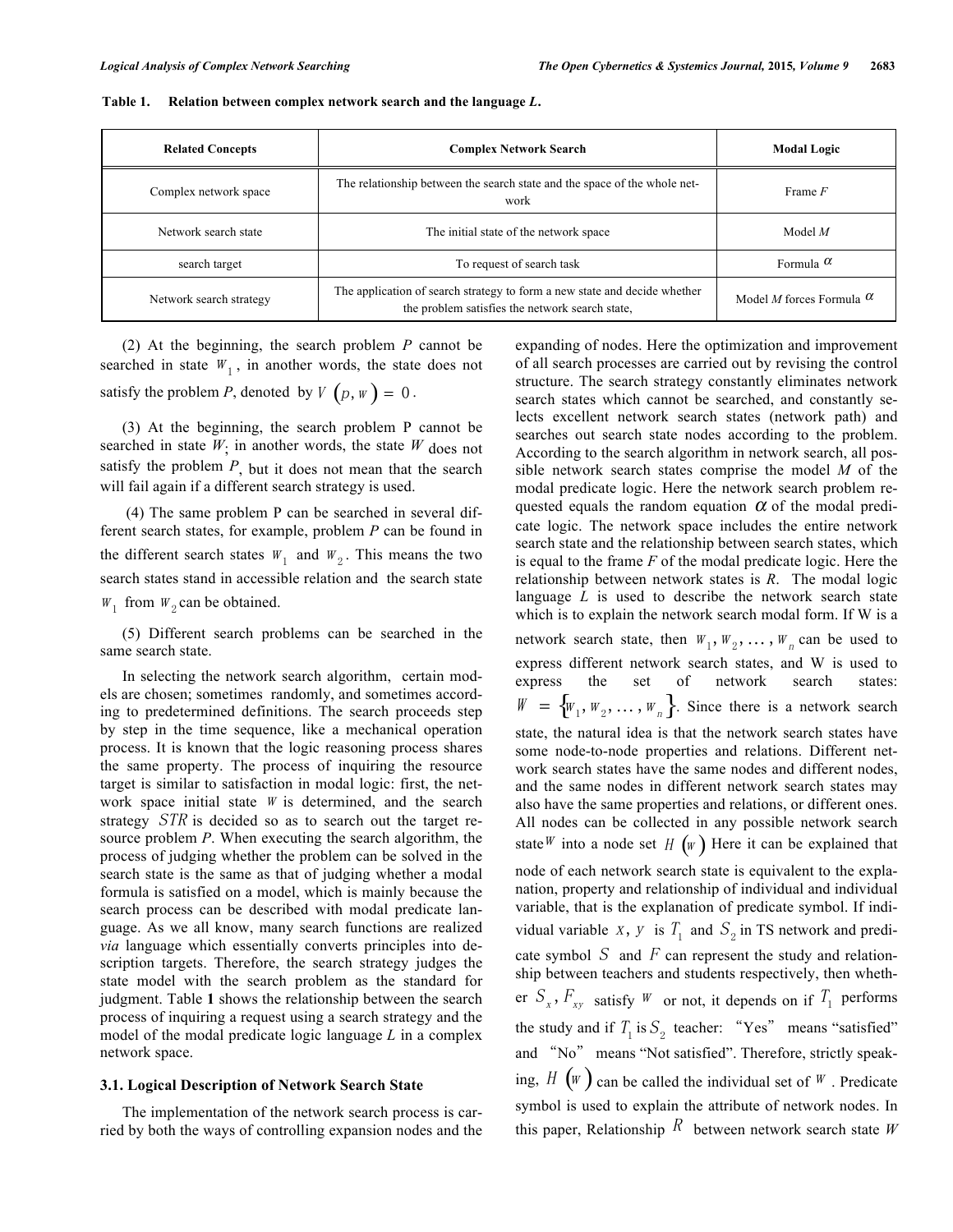and predicate symbol represents a frame  $F = \langle W, R, D, H \rangle$ , where H is  $H(w) = \{d : d$  ple F is a frame of a is an individual in w} and  $D$  is the universe of the discourse. All variables of  $L$  take its value from  $D$  and  $V(x) = d$ ; Then the model described by the language  $L$ can be expressed as a frame  $M = \langle W, R, D, H, V \rangle$ . Then H can represent the mapping,  $H : W \to \delta (D)$ ; It can be understood as there are individual nodes at present and some of these nodes are distributed to other possible network search states. The need is to pay attention to two points; First, regulations for revising the assignment: the domain of free variable and constraint variable shall be the same. Second, set limitation to the individual set of network search state; node set in all possible network search states shall be same as the value of explained node domain *D*. There is one kind of network search state between any two nodes in one possible network and two nodes can be found by each other. These two nodes can belong to one possible network search state and can exist in the same possible network search state. Therefore, the network search state can be defined as follows: the expression of any possible network search state is the path of certain property and relationship (attribute) from one point to another. It further explains in detail that the virtual network is just perfect to explain the concept of logical network. This point must be satisfied for the future study, that is to say, at least one property and relationship for any node in network shall be related with the property and relationship of another node. This illustrates that the registration principle of network node is connected through network. The individual in network search state must satisfy the registration principle. The attributes of each individual (node) can be considered in more detail if it is know how to select the most needed network state in many possible network search states, how to judge the performance of one certain network search state and whether it is the most needed one. In the paper, several attributes will be introduced like pheromone, hop count and route table into each node to study this problem. This problem will be discussed later after it is confirmed that how to introduce these attributes into nodes. Through the above discussion, the first order modal logical language *L* will be formally proposed for the process of complex network search to formulate. In the logical theory, if *M* is used to represent all model set of theoretical *L*, then all languages in *W* can be satisfied in one of the models *W* in *L*, with model *W* as one sub-model of *L*. Since this model has been included in the model category, it will not make any sense to add this type of model and there is no single improvement to model category. Through comparing the model languages which satisfy the fit model, it can be judged whether this model belongs to set of models, *i.e.*, expression of initial property in the logic [6]. The frame and model of network search state during the complex network search process can be defined as follows:

**Definition 1**: Assume  $F = \langle W, R, D, H \rangle$  is any quadruple.  $F$  is a frame of a first order modal predicate language, if  $W$  is the set of network search states,  $D$  is the set of nodes in network search states, both are not empty and  $R$  is a binary relation on  $W$   $(R \in W \times W)$ , *H* is a function from W to  $\delta$  (D).

**Definition 2**: (assignment) Let  $F = \langle W, R, D, H \rangle$  a frame and  $x$  be a variable (any node) and  $P$  be a predicate symbol (property and relationship of some node),  $P_{\lambda_1, \lambda_2, \ldots, \lambda_n}$  be an atomic formula,  $\alpha$ ,  $\beta$  be formulas and  $W$  be a possible network search state in  $W$ . V is an assignment on  $F_i$  if  $V$  satisfies the following condition:  $V\left(x\right) = d, d \in D$  from any possible network search state  $W$ , it means that one corresponding node  $d$  can be found in the set of nodes according to one property and relationship  $V\left(X\right)$  described by any possible network search state  $W$ .

**Definition 3**: Let  $M = \langle W, R, D, H, V \rangle$  be a five-tuple array network search state,  $M$  is the model of one  $L$ . When and only when  $\langle W, R, D, H \rangle$  is the frame of one L, V is the assignment on this frame. This means any possible network search state  $M$  is the special model while taking value V from whole network search state set *F*.

**Definition 4**: (Satisfaction) Let  $M = \langle W, R, D, H, V \rangle$  be a L model and  $\alpha$  be a formula including any variable  $x \cdot W$ is any element in  $W$ .  $\alpha$  is the problem that needs to be searched:

(1) For any network search state  $W \in W$  *if*  $V(\alpha, w) = 1$ , then it will be said that the searching problem  $\alpha$  is true on searching state W , denoted by  $M_{w_\alpha} \alpha$ .

(2) If there exists a  $W \in W$  such that  $M_{w} \alpha$ , then it can be said that M forces  $\alpha$ . It means problem  $\alpha$  can be searched in the state w.

#### **3.2. Satisfaction Problem in Network Search State**

The process of searching the resource target in network is equivalent to satisfying the relationship and determining the initial state of network space expressed as *W*. Completing the search of resource target problem  $P$  through searching strategy,  $STR$  can judge if problem  $P$  can be satisfied in state *W*. Of course, this satisfactory relationship is different from the classical logic, but after proper transformation, then  $W \Vdash P$  is equal to  $K(w) \Vdash K(p)$ , where K is the form transformation of sentence, meanwhile initial state is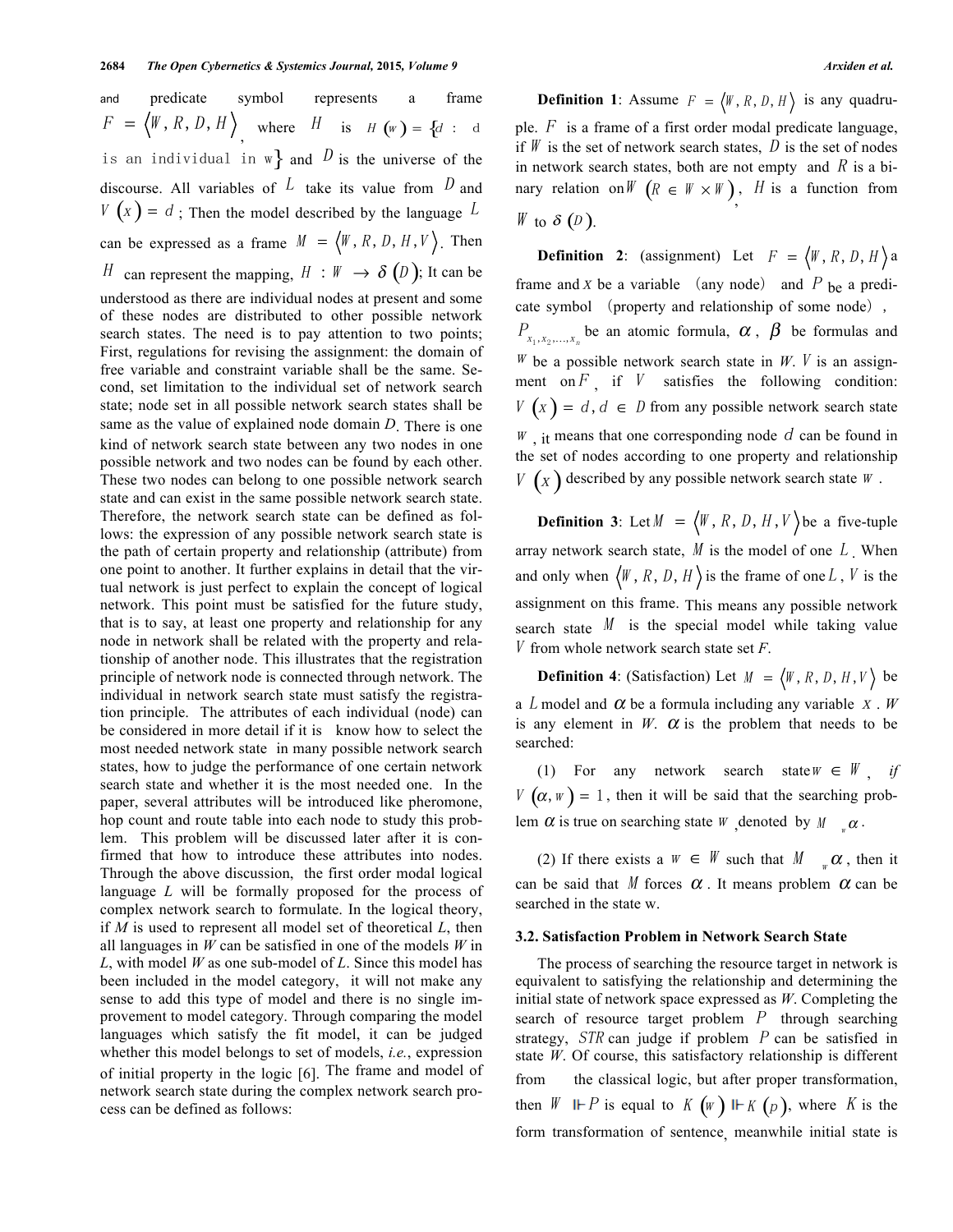applied by expressing it with first order modal logic. Given two initial states  $W_1, W_2$ , it can be said that  $W_1$  drives  $W_2$ , if the conclusion P can be found through initial state  $W_2$ , the same result can be obtained by using initial state  $W_1$ . Denote the relationship between  $W_1$  and  $W_2$  by  $W_1$  II- $W_2$ . The notation here is to avoid the confusion in future discussion. K means making judgment on the first order sentence used in the process of searching in each inquiry. Different languages have different paths in the process of judgment. Applying the transformation mapping  $K$  is the more detailed definition. *Κ* is used to express the searching path which can solve the problem  $p$ . Here it is needed to explain that there is no definite relationship between K  $(p \wedge q)$  and K  $(p) \wedge K(q)$ , therefore there is no certain connection between the path used for solving  $(p \wedge q)$  and that used for solving  $p$  and  $q$ . The searching problem  $(p \wedge q)$  in the complex network is the searching strategy and searching is carried out independently. In general, there is no connection between the searching policies of  $p$  and  $q$ . In the future study, the construction process of the property of mapping  $K(w)$  and  $K(q)$  will be explained. Applying the searching strategy to set the initial state, the truth values of sentence can be judged just like the conclusion of certain problem can be obtained while applying the searching strategy to all searching processes in complex network space. Suppose the initial state is  $S$ , then semantics in searching process is expressed as  $(F)$ . The grammar relation can be defined  $\begin{bmatrix} * \\ *P \end{bmatrix}$ , which means for each model *w* in  $S$ ,  $K$  (w)  $\vdash K$  (q) is established. Relation II-and  $\vdash^*$  can be realized through  $\models$  and  $\models$  in classical logic. The above process is mainly used to express the logical property during complex network search through cases and logical description of complex network search process.

Model selection is made according to the initial state of network space and it further determines the complex network search algorithm. Sometimes, it is random selection and sometimes the selection can be defined in advance by person. The searching process is in steps and repeated activity according to the time sequence. The logical reasoning process is the same. The transformation process of network search is the same as the logic derivation process. Network search process analysis is used to describe the logic property of complex network search algorithm. Because initial state is the set of models and if  $S$  represents the elementary class, that is sentence set T is the subset of  $S$ . At this time, for sentence P,  $\vdash^* P$  iff  $T \vdash_K (p)$ , therefore, the conclusion from complex network search is the same as that from first

order modal logic reasoning. The derivation relation  $\vdash$  \* means the resource target can be obtained through network initial state when the initial searching state can express any limited sub-goal resource set.

**Definition 5:** (Initialization of network space state): Let S be a set of initial states of network space and T be the set of formulas of predicate logic language L , *i.e.*, S can be described by theory  $T$ . If  $S$  can satisfy the following two conditions: (i) closed under  $\mathbb{F}$ , *i.e.*, if  $W_1 \in S$ ,  $W_1 \rightharpoonup W_2$ , then  $w_2 \in S$ . (ii) S is the set of all T' models, *i.e.*,  $W_2 \in S$  iff  $T \vDash K (w_2)$ . If S satisfies the above conditions, S will become an elementary class. If there is no confusion,  $T \vDash K(\mathbf{w}_2)$  can be written as  $T \vDash \mathbf{w}_2$ . The closed condition means no matter how many initial states have been found in  $S$ , those all remain within  $S$ . Two initial states  $W_1$  and  $W_2$ , as the model of predicate logic language  $L$ , can be derived to each other but it does not mean that they are equivalent. Suppose there is theory description for the first order modal predicate logic language in initial state set  $S$ , for any initial state  $W$ , there is always  $S$  in any finite conclusion set obtained by any strategy.

# **4. LOGICAL PROPERTIES ANALYSIS OF COM-PLEX NETWORK SEARCH ALGORITHM**

Searching strategy is one of the methods to exhaustedly list part of or all possible situations with definite purpose by high performance calculation method while solving the search problem. All possible situations found by searching method to find the resource target involves probably selecting the best one among all situations. Then the missions of searching algorithm are two: the first is to propose all possible network search states by the searching algorithm and the second is to select the best searching state among all possible network search states, that is, the shortest searching path. This is the problem which is to be solved. It is the process to find the best target state from the several constructed states satisfying the target nodes according to the initial state and the extension rules.

The main mission of searching algorithm is to propose all possible searching states or searching paths at first and then to select the best searching state. But the best searching state is the searching state with best searching efficiency, velocity and lowest cost from source node to target node, which is the shortest searching path. So the mission to establish the most suitable searching model definition which can satisfy the searching problem is important. Then what is the relationship between real network search state and all possible network search states? This problem can be understood like this: all possible searching states incorporate a possible situation of real searching states. In other words, there are many possible situations for real network search states. A possible situation is a possible searching state. It can be understood the other way round: there have been many possible network search states, the real network search state is no more than one state to implement the searching mission. Based on the above views, it is not necessary to put the real network search state at the prominent position, but it can be consid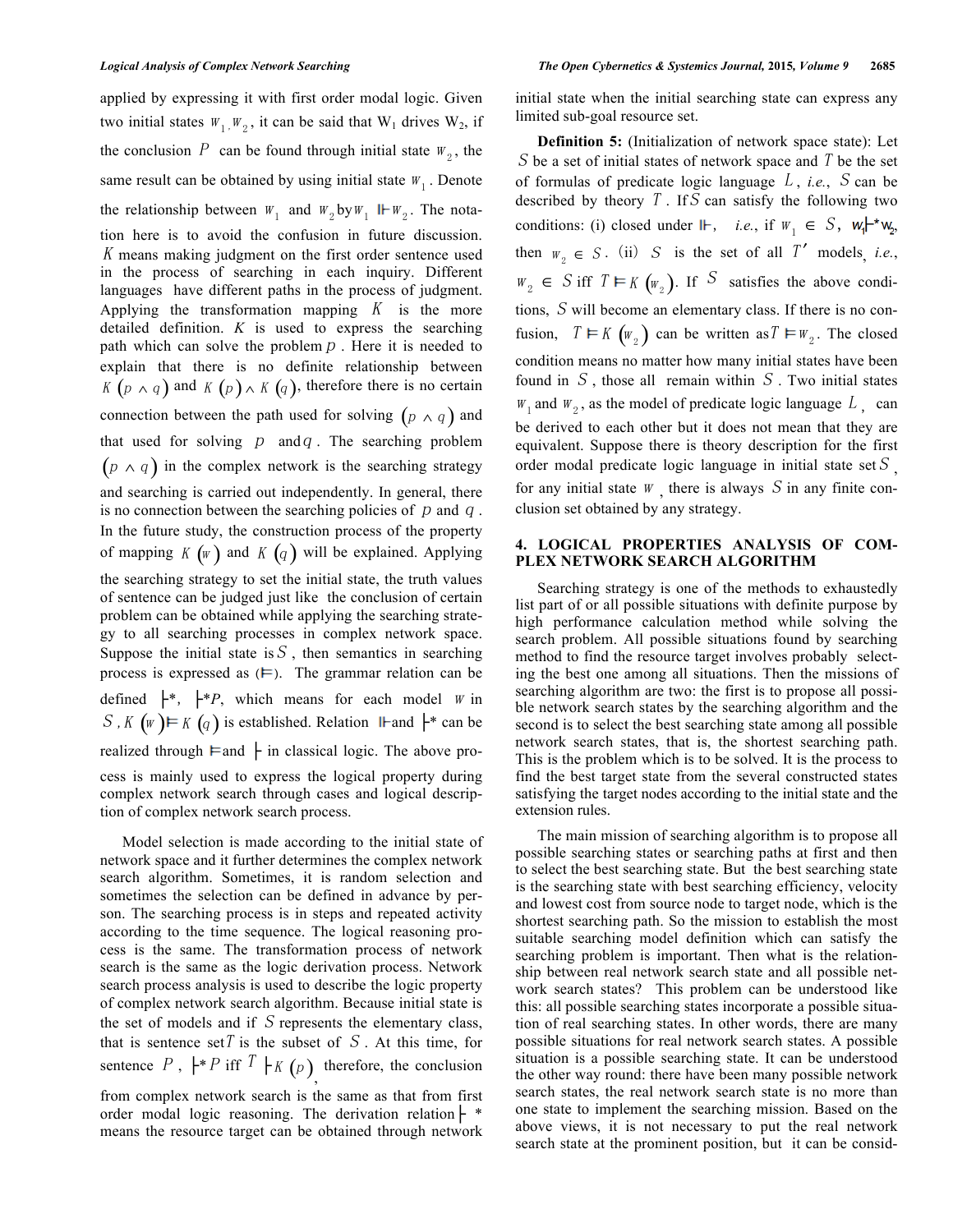ered as one possible network search state. Using the possible searching states to summarize all states including real network states, then it can be said that there is always one possible searching state within all possible network search states and this state is the answer to the problem. The best network search state which is the most satisfactory one for the searching process is the shortest path in the complex network search. Then how many searching states exist here actually and what kind of meaning is attributed to the possible network search states? Or what is the range of all possible network search states? The answer will be given by the working of searching algorithm: how to extend the possible network search state, what is the relationship between these possible network search states and how to connect the state with searching problem P *etc*.

Strictly speaking, when the searching problem  $P$  is considered together with a possible network search state  $W$ , the certainty of  $p$  can be judged in  $W$ . Thus the "all possible network search states" is not random (all possible network search states are not considered in the actual meaning) and any possible network search state can have connection with  $W$  in a certain way. Even though sometimes they are possible network search states for  $W$ . For  $W$ , it is not certain that all possible network search states are the possible network search state for  $W$ . Set  $W$  as the possible network search state, " $S_8$  telephone number" which can be obtained in the realistic life.  $W_1$  and  $W_2$  represent the network search state for the telephone number with and without  $S_8$  respectively,  $W<sub>3</sub>$  is the network search state which is never related to  $S_8$  telephone number. For  $W$ , both  $W_1$  and  $W_2$  are the possible network search states and  $W_3$  is the impossible network search state. According to this illustration, the certainty of problem  $p$  can be considered in  $W$ , the impossible searching states can be ignored for *W*. Since these networking searching states are not possible for *W* itself, no matter  $p$  is true or false in these network search states, it will not influence the certainty of problem  $p$  in  $W$ . So it can be said that one searching problem  $p$  is necessarily solvable in one possible network search state, thus for *W*, it can be solved also in any possible network search state  $W_1$ . Searching can be used to judge the true value of sentence; there are two factors which impact the judgment efficiency: searching strategy and initial state. If setting of initial state is completed, the searched algorithm judges the correctness of grammar. This judgment can be operated, which means for one known sentence  $\psi$ , algorithm completes the judgment and obtains the detailed answer within a limited time period. The definition for this type of algorithm is equivalent to the satisfactory relationship in logic. All sentences in logic relationship have the grammar components and logic connectives which can implement the generation of sentence. Sentence composed of character string can describe the fact. In order to study the meaning of character string, it is required to define the model

concept. The meaning of grammar component is interpreted before explaining the concept meaning. But this does not mean that the sentence has detailed meaning, it is to explain the meaning of sentence through judging the true or false of grammar component. Here the logical property of searching algorithm can be defined in detail as follows: the algorithm is to describe one predefined special language to describe one kind of network search process: understanding the meaning of searching, the limitation and certainty of searching are analyzed through case study, to express the process with natural simple language and then to use the predefined special language to describe the methods and procedures for solving the searching problem. Forming all network search states is equivalent to establish a frame and find out the special model of frames which satisfy the searching problem *P*.

In the study of modal logic system, many methods are established in this paper to analyze the reliability and completeness and all these methods belong to the same set. More evidences have been obtained and new derivation relationship has been obtained to replace the original theory. The modal logic property on theory in modal logic and searching algorithm property are related with the same model set. From the view of logic theory,  $M$  is all model sets of  $L<sub>j</sub>$ , then when all satisfactory languages in  $W$  can be satisfied in a modelw of L model w is one subset of model category  $L$ Therefore it will not make any sense to add this type of model anymore and there is no single improvement to model category. Through comparing the model languages which satisfy the fit model, it can be judged whether this model belongs to the model set. Nevertheless, in searching algorithm, the answer of problem *P* can be obtained through network search state. Therefore, the following conditions need to be satisfied: initial network search states set shall include the required network search states. In addition, when applying the modal predicate logic language to describe, the final reasoning result is the conclusion from the searching algorithm. Detailed description for the relationship between network search state and network search states set is given in this paper. States set can be obtained by describing the modal predicate logic property. Mathematical logic is very important tool to study the computer technology and artificial intelligence. In this paper, it is tried to explain the logical application in the process forming of complex network search. Based on the above analysis, the relationship between complex network search and logic can be summarized into three types: standardization; programming; verification.

# **CONCLUSION**

The first order modal predicate logic is used in this paper to describe the process of searching the target resource by complex network search algorithm. Taking the complex network search process as the object, the logic property description of complex network search process from the aspects of theory, philosophy and logic form is considered. The describability of network search decides the logic property of searching algorithm that depends on the initial network search sate and network search strategy. At first, the